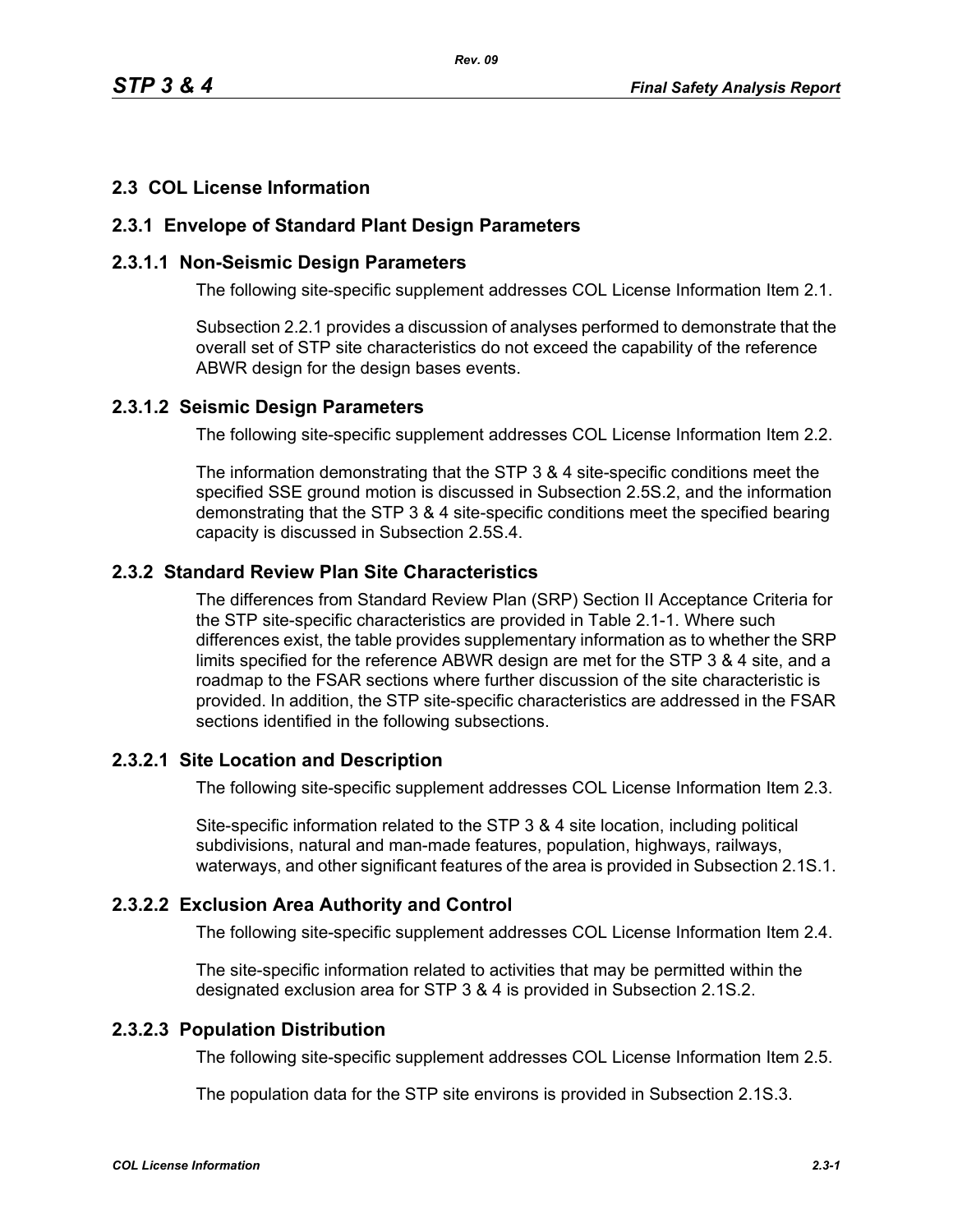## **2.3.2.4 Identification of Potential Hazards in Site Vicinity**

The following site-specific supplement addresses COL License Information Item 2.6.

Information with respect to industrial, military, and transportation facilities and routes to establish the presence and magnitude of potential external hazards at the STP site is provided in Subsections 2.2S.1 and 2.2S.2.

### **2.3.2.5 Evaluation of Potential Accidents**

The following site-specific supplement addresses COL License Information Item 2.7.

The potential accident situations in the vicinity of the STP site and the bases for which these potential accidents are accommodated in the design are provided in Subsection 2.2S.3.

### **2.3.2.6 External Impact Hazards**

The following site-specific supplemental information addresses COL License Information Item 2.8.

A review and evaluation of the effects on the protection criteria of external impact hazards at the STP site, such as general aviation or nearby explosions, is provided in Subsection 2.2S.3.

### **2.3.2.7 Local Meteorology**

The following site-specific supplement addresses COL License Information Item 2.9.

A description of the local meteorology for the STP site is provided in Subsection 2.3S.2.

#### **2.3.2.8 Onsite Meteorological Measurements Program**

The following site-specific supplement addresses COL License Information Item 2.10.

A description of the onsite meteorological measurements program for STP 3 & 4 is provided in Subsection 2.3S.3.

### **2.3.2.9 Short-Term Dispersion Estimates for Accidental Atmospheric Releases**

The following site-specific supplement addresses COL License Information Item 2.11.

The STP 3 & 4 site-specific short-term dispersion estimates are provided in Subsection 2.3S.4. This information is used to ensure that the envelope values provided in Tables 15.6-3, 15.6-7, 15.6-13, 15.6-14 and 15.6-18 of relative concentrations are not exceeded for the STP site.

### **2.3.2.10 Long-Term Diffusion Estimates**

The following site-specific supplement addresses COL License Information Item 2.12.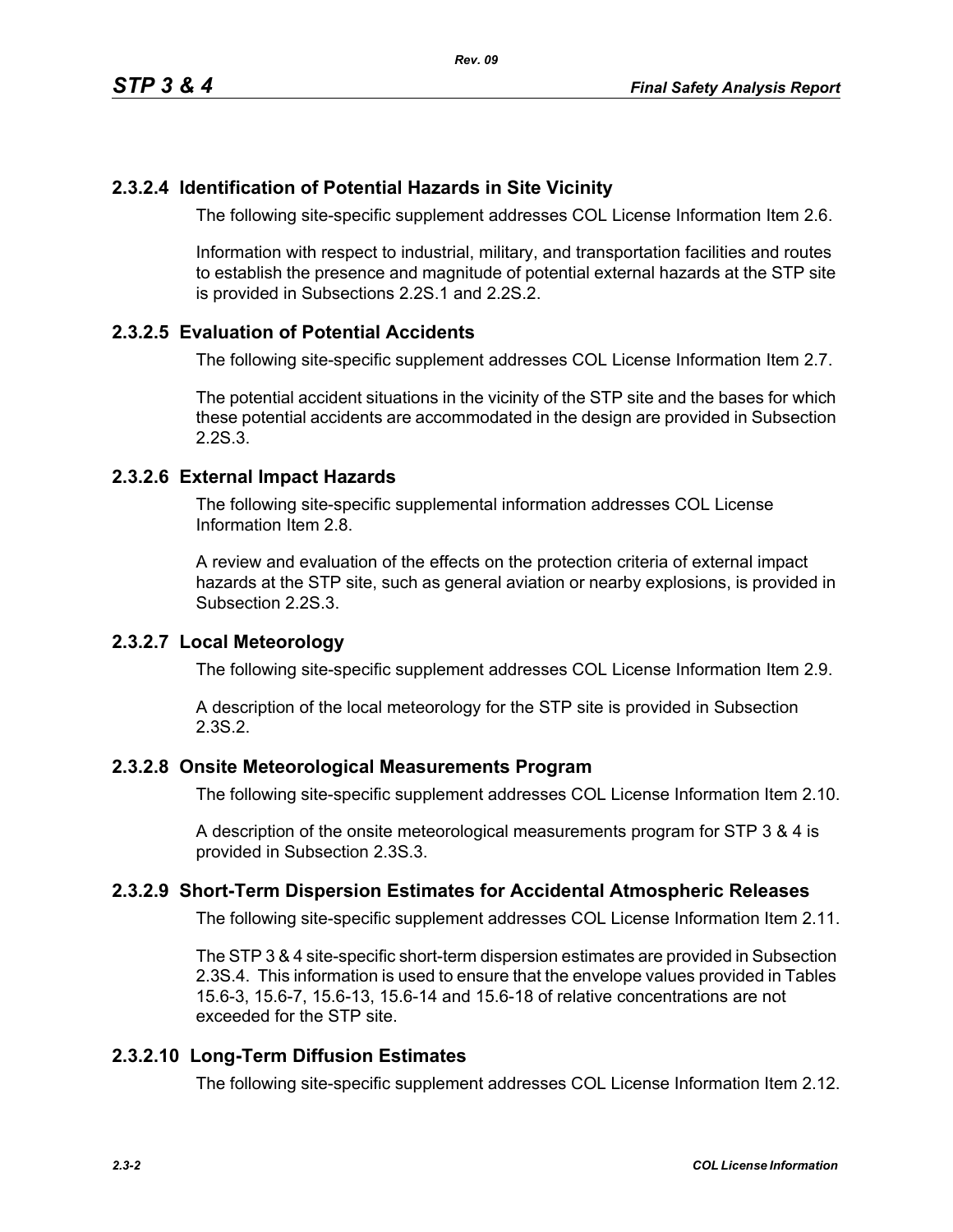The annual average atmospheric dispersion values for reactive releases are provided in Subsection 2.3S.5.

## **2.3.2.11 Hydrologic Description**

The following site-specific supplement addresses COL License Information Item 2.13.

A detailed description of all major hydrologic features on or in the vicinity of the STP site is provided in Subsection 2.4S.1. A specific description of the site and all safetyrelated elevations, structures, exterior accesses, equipment, and systems from the standpoint of hydrology considerations is also provided in Subsection 2.4S.1.

### **2.3.2.12 Floods**

The following site-specific supplement addresses COL License Information Item 2.14.

Site-specific information related to historical flooding and potential flooding at the STP site, including flood history, flood design considerations, and effects of local intense precipitation, is provided in Subsection 2.4S.2.

### **2.3.2.13 Probable Maximum Flood on Streams and Rivers**

The following site-specific supplement addresses COL License Information Item 2.15.

Site-specific information related to design-basis flooding at the STP site and the extent of flood protection required for the STP 3 & 4 safety-related structures, systems, and components (SSCs) is provided in Section 2.4S.3.

### **2.3.2.14 Ice Effects**

The following site-specific supplement addresses COL License Information Item 2.16.

The evaluation demonstrating that safety-related facilities and the water supply for STP 3 & 4 are not affected by ice flooding or blockage is provided in Subsection 2.4S.7.

#### **2.3.2.15 Cooling Water Channels and Reservoirs**

The following site-specific supplement addresses COL License Information Item 2.17.

The basis for the hydraulic design of the main cooling reservoir (MCR) and channels used to transport and impound the cooling water supply for STP 3 & 4 is provided in Subsection 2.4S.8.

### **2.3.2.16 Channel Diversions**

The following site-specific supplement addresses COL License Information Item 2.18.

Site-specific information related to channel diversion for the STP site is provided in Subsection 2.4S.9.

### **2.3.2.17 Flooding Protection Requirements**

The following site-specific supplement addresses COL License Information Item 2.19.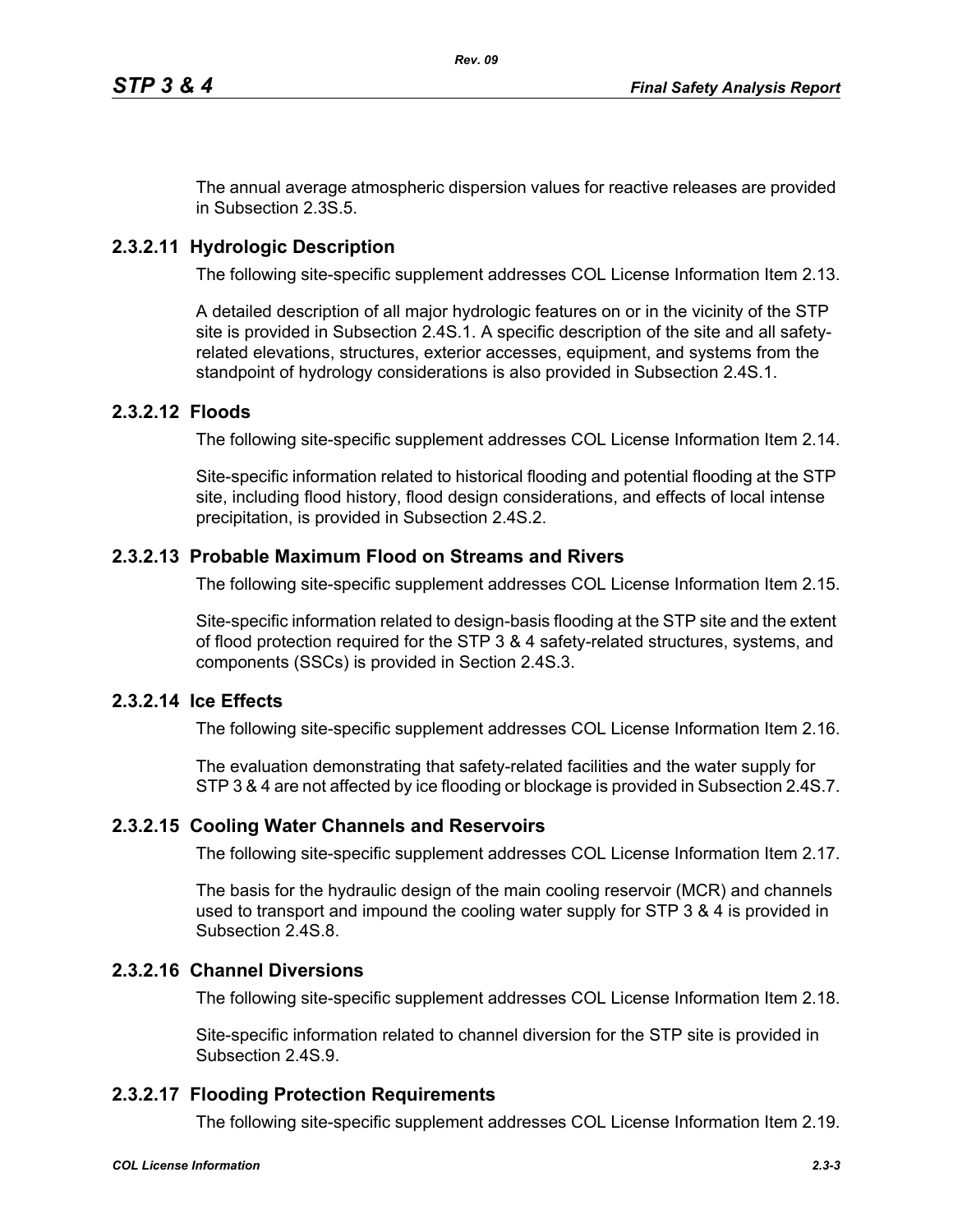Information related to the flooding protection requirements for the STP site is provided in Subsection 2.4S.10.

# **2.3.2.18 Cooling Water Supply**

The following site-specific supplement addresses COL License Information Item 2.20.

The natural events that may reduce or limit the available cooling water supply and the measures taken to ensure that an adequate water supply exists to operate and shut down STP 3 & 4 are identified in Subsection 2.4S.11.

# **2.3.2.19 Accidental Release of Liquid Effluents in Ground and Surface Waters**

The following site-specific supplement addresses COL License Information Item 2.21.

The ability of the surface water environment at the STP site to disperse, dilute, or concentrate accidental releases is discussed in Subsection 2.4S.13. The effects of these releases on existing and known future uses of surface water resources are discussed in Subsections 2.4S.12 and 2.4S.13.

# **2.3.2.20 Technical Specifications and Emergency Operation Requirement**

The following site-specific supplement addresses COL License Information Item 2.22.

Flood protection measures for the STP 3 & 4 safety-related facilities, and provisions used to ensure that an adequate water supply is available to shut down and cool the reactor, are described in Subsection 2.4S.14. The need for technical specifications and/or emergency procedures to ensure these measures is also discussed in Subsection 2.4S.14.

# **2.3.2.21 Basic Geological and Seismic Information**

The following site-specific supplement addresses COL License Information Item 2.23.

Site-specific information related to regional and site physiography, geomorphology, stratigraphy, lithology, and tectonics for the STP site is provided in Subsection 2.5S.1.

# **2.3.2.22 Vibratory Ground Motion**

The following site-specific supplement addresses COL License Information Item 2.24.

The STP 3 & 4 site-specific geological, seismological, and geotechnical data, including a comparison of the site-specific SSE (ground motion response spectra) to the design ground spectra (certified seismic design response spectra) in Subsection 2.3.1.2, are discussed in Subsection 2.5S.2.

# **2.3.2.23 Surface Faulting**

The following site-specific supplement addresses COL License Information Item 2.25.

The site-specific geological data used to evaluate surface faulting at STP 3 & 4 is provided in Subsection 2.5S.3.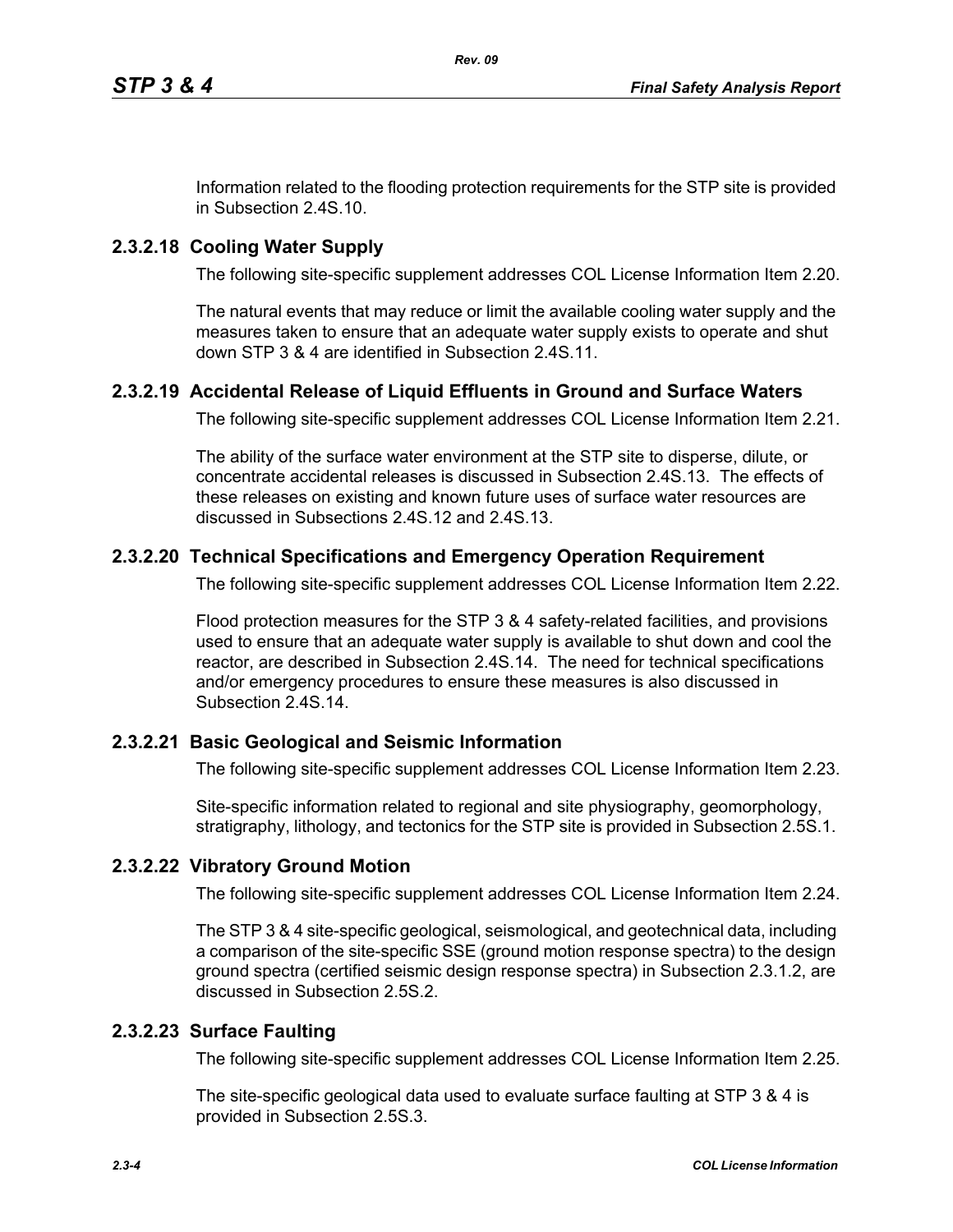## **2.3.2.24 Stability of Subsurface Material and Foundation**

The following site-specific supplement addresses COL License Information Item 2.26.

Information concerning the properties and stability of site-specific soils and rocks under both static and dynamic conditions including the vibratory ground motions associated with the STP site-specific SSE is provided in Subsections 2.5S.2 and 2.5S.4.

### **2.3.2.25 Site and Facilities**

The following site-specific supplement addresses COL License Information Item 2.27.

The detailed description of the STP site conditions and geologic features is provided in Subsection 2.5S.1. This description includes site topographical features and the location of various Seismic Category I structures and appurtenances (pipelines, channels, etc.) with respect to the source of normal and emergency cooling water.

### **2.3.2.26 Field Investigations**

The following site-specific supplement addresses COL License Information Item 2.28.

A discussion of field investigations conducted at the STP site is provided in Subsection 2.5S.4, including the type, quantity, extent, and purpose of the field explorations. Subsection 2.5S.4 and associated appendices include logs of the borings and test pits and results of geophysical surveys, presented in tables and profiles. Records of field permeability tests and other special field tests are also provided.

### **2.3.2.27 Laboratory Investigations**

The following site-specific supplement addresses COL License Information Item 2.29.

The number and type of laboratory tests conducted to assess the STP site and the location of samples taken as part of the field investigations are provided in tabular form in Subsection 2.5S.4. The results of laboratory tests on disturbed and undisturbed soil samples obtained from field investigations are also provided in Subsection 2.5S.4.

## **2.3.2.28 Subsurface Conditions**

The following site-specific supplement addresses COL License Information Item 2.30.

Details on subsurface conditions at the STP site are provided in Subsections 2.4S.12, 2.5S.1, 2.5S.2, and 2.5S.4. The subsurface conditions were investigated and the details are provided on the engineering classifications and descriptions of the soils supporting the foundations for STP 3 & 4. The information discussed includes the history of soil deposition and erosion, past and present groundwater levels, other preloading influences, and any soil characteristics that may present a hazard to plant safety. Profiles through the Seismic Category I structures are provided that show generalized subsurface features beneath these structures.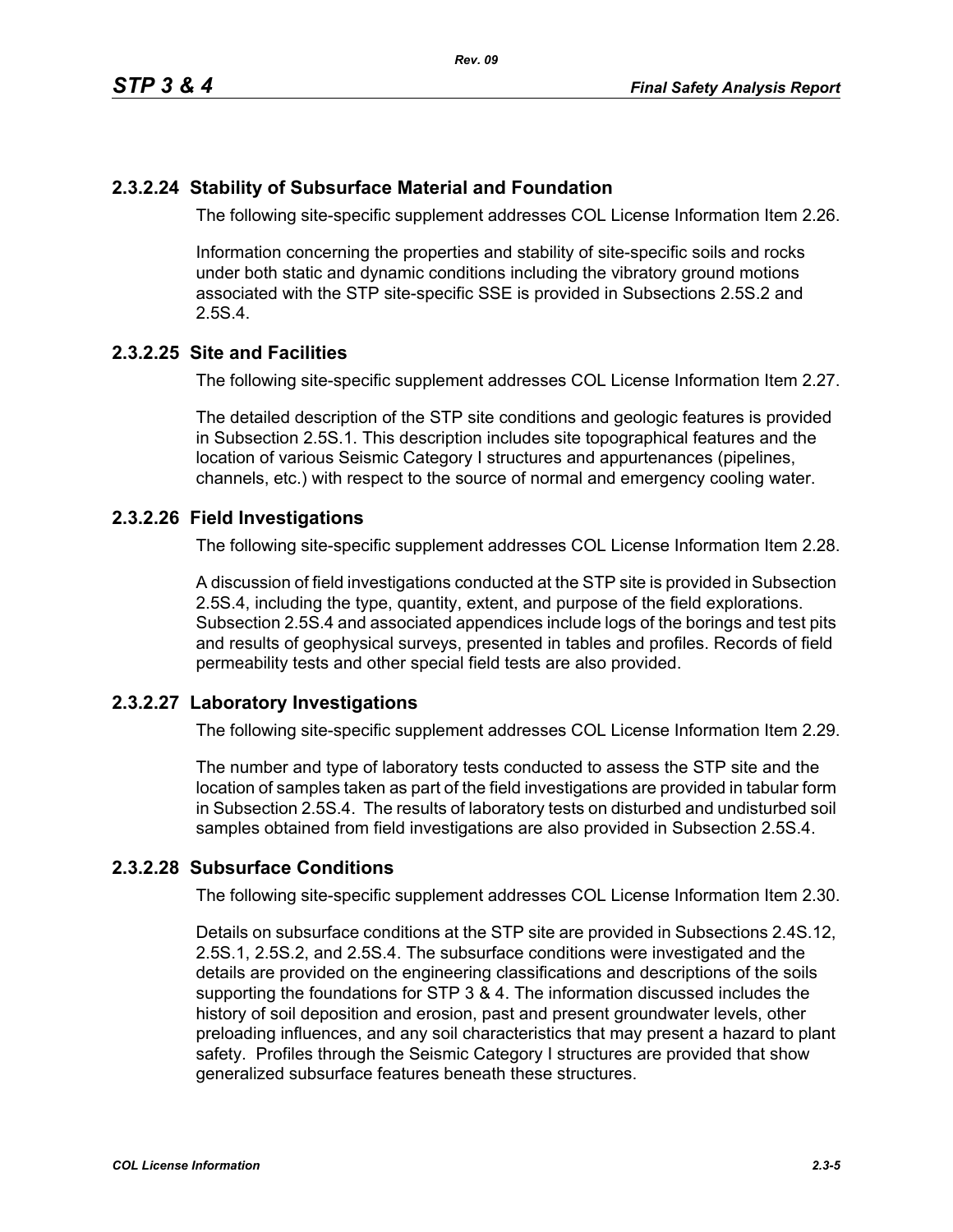## **2.3.2.29 Excavation and Backfilling for Foundation Construction**

The following site-specific supplement addresses COL License Information Item 2.31.

A description of the excavation and backfilling required for construction of the STP 3 & 4 foundations is provided in Subsection 2.5S.4. The site-specific soil properties below the base of the foundations are described. This description includes the configuration, along with detailed longitudinal sections and cross-sections of other safety-related STP 3 & 4 structures, including the ultimate heat sinks (UHS) and Seismic Category I buried pipes and electrical ducts. Data concerning the extent (horizontally and vertically) of all Seismic Category I excavations, fills, and slopes are provided. The locations, elevations, and grades for excavated slopes are described and shown on plot plans and typical cross-sections. A discussion of excavating and dewatering methods, excavation depths below grade, field inspection and testing of excavations, protection of foundation excavations from deterioration during construction, and the foundation dental fill work is provided in Subsections 2.4S.12 and 2.5S.4. The sources, quantities, and static and dynamic engineering properties of borrowed materials are described.

### **2.3.2.30 Effect of Groundwater**

The following site-specific supplement addresses COL License Information Item 2.32.

An analysis of the groundwater conditions at the STP site is provided in Subsections 2.4S.12 and 2.5S.4, including the effects of groundwater on site geotechnical properties such as total and effective unit weights, cohesion and angle of internal friction, and dynamic soil properties.

### **2.3.2.31 Liquefaction Potential**

The following site-specific supplement addresses COL License Information Item 2.33.

The liquefaction potential for the STP site under and around all Seismic Category I structures, including Category I buried pipelines and electrical ducts, is addressed in Subsection 2.5S.4. Justification for the selection of the soil properties used in the liquefaction potential evaluation (e.g., laboratory tests, field tests, and published data), the magnitude and duration of the earthquake, and the number of cycles of earthquakes is also provided in Subsection 2.5S.4.

### **2.3.2.32 Response of Soil and Rock to Dynamic Loading**

The following site-specific supplement addresses COL License Information Item 2.34.

The dynamic soil properties for the STP site, in terms of shear modulus and material damping as a function of shear strain, are discussed in Subsection 2.5S.4. These strain-dependent properties are used in the determination of the ground motion response spectra (site-specific SSE). Due to the depth to rock at the STP site, only soil properties are investigated for STP 3 & 4.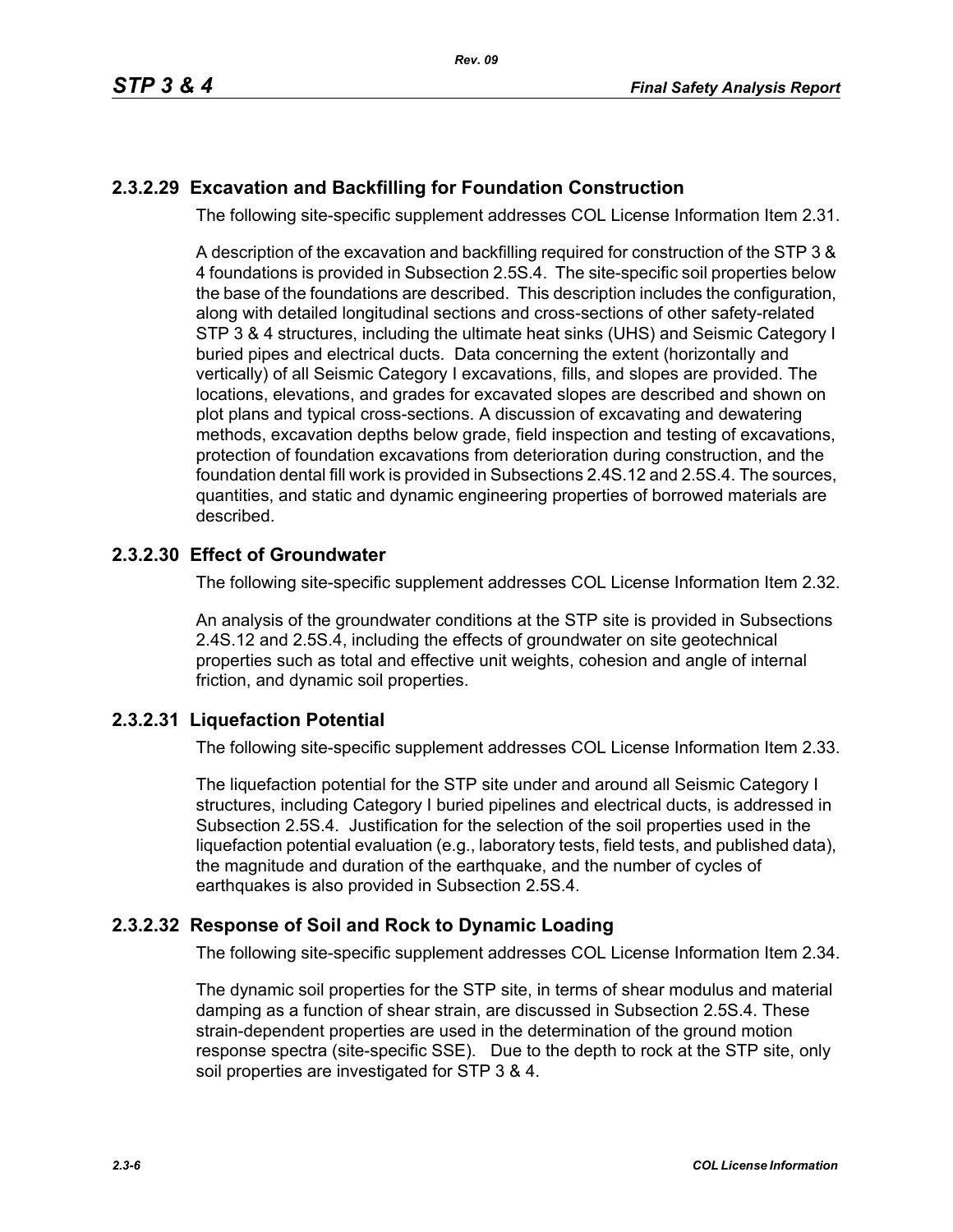#### **2.3.2.33 Minimum Soil Bearing Capacity**

The following site-specific supplement addresses COL License Information Item 2.35.

Minimum static bearing capacity at the foundation level of the Reactor and Control Buildings is discussed in Subsection 2.5S.4. Bearing capacity of the foundation material for the other STP 3 & 4 safety-related facilities is also discussed in Subsection 2.5S.4.

#### **2.3.2.34 Earth Pressures**

The following site-specific supplement addresses COL License Information Item 2.36.

The site-specific evaluation of static and dynamic lateral earth pressures and hydrostatic groundwater pressures acting on the STP 3 & 4 safety-related facilities is provided in Subsection 2.5S.4.

#### **2.3.2.35 Soil Properties for Seismic Analysis of Buried Pipes**

The following site-specific supplement addresses COL License Information Item 2.37.

The soil properties used for the seismic analysis of Seismic Category I buried pipes and electrical conduits for STP 3 & 4 are provided in Subsection 2.5S.4.

#### **2.3.2.36 Static and Dynamic Stability of Facilities**

The following site-specific supplement addresses COL License Information Item 2.38.

A description of the static and dynamic stability of the STP 3 & 4 facilities is provided in Subsection 2.5S.4. This information includes a discussion of the site-specific stability evaluation performed for the safety-related facilities including foundation rebound, settlement, differential settlement, and bearing capacity. The assumptions made in the stability analyses will be confirmed by as-built data, and the FSAR will be updated in accordance with 10 CFR 50.71(e) to provide confirmation that the as-built data are bounded by the assumptions. (COM 2.3-1)

#### **2.3.2.37 Subsurface Instrumentation**

The following site-specific supplement addresses COL License Information Item 2.39.

Instrumentation used for surveillance of the performance of the foundations for STP 3 & 4 safety-related structures is described in Subsection 2.5S.4. Monitoring program specifications, developed during the detailed stage of the project, addresses issues such as the installation of a sufficient quantity of instruments in the excavation zone, monitoring and recording frequency, and evaluation of the magnitude of subgrade rebound and structure settlement during excavation, dewatering, and subsequent foundation construction.

#### **2.3.2.38 Stability of Slopes**

The following site-specific supplement addresses COL License Information Item 2.40.